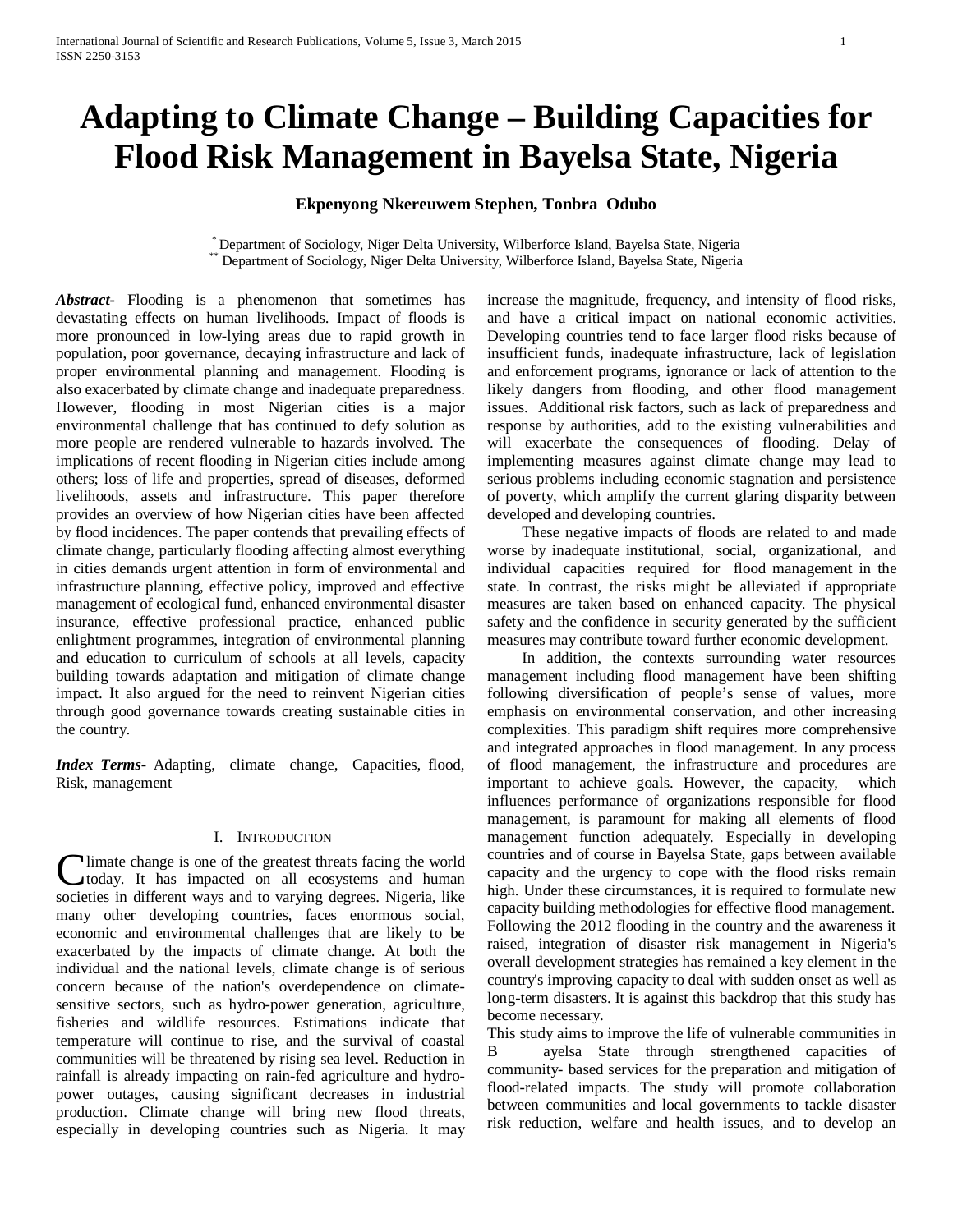integrated plan on these issues. The study involves two key components:

Community assessment and planning: This encompasses identifying community needs in strengthening capacities to cope with climate disasters, and development of an action plan. Local communities will provide information on disaster preparedness, and community-based management including waste management, neighborhood watch, basic services revolving fund systems, and land use management.

Knowledge capacity building on climate implications and flood related risks, preparedness and adaptation within the selected communities.

### 11 CAUSES/SOURCES AND STYLES OF FLOODS

Causes of flood tend to vary from one locality to the other depending on the available protection and management processes. Urbanization and or the concentration of settlements continue to encroach on flood prone areas. Human actions cause floods. There is the tendency to use additional lands that are flood plains, which attract development due to their flatness, soil fertility and proximity to water. (Ivbijaro,

M.F.A. et al, 2006). Hence, Patrick, L. Abbott, (2006) stated that, "streams build floodplains by erosion and deposition, and streams reserves the right to reoccupy their floodplains whenever they see fit. And that, humans who decide to build on floodplains are gamblers; they may win their gamble for many years, but the stream still rules the floodplain, and every so often it comes back to collect all bets".

Other causes of increasing flood risk are increase in the proportion of impervious area, deforestation and channel interference, (Ivbijaro, M.F.A. et al, 2006).

Gill (2004) provides some important comments on the likely impacts of climate change on urban areas, and within, that considers the impacts from increased flooding. The publication suggests that the increase in flooding will be the most serious direct impact of climate change... "Factors of concern for flooding include: sea level rise (combined with severe storms and wave heights); more frequent, severe or prolonged rainfall events; the large size of urban catchments; an increasingly builtup environment which increases surface water run-off and, in particular, the rate of development on floodplains; the age, condition and lack of capacity of existing

drainage and infrastructure; the impact of rising groundwater in conjunction with surface flooding" (Gill 2004, p. 34).

In addition to climate change, there are urban design features that can exacerbate the risk of flooding (e.g. reduction in urban green space, increase in hard surfacing, increased density of development and, potentially, increased barriers to flood flows such as road embankments). Because of the density of population, flooding problems population. in urban areas are characterized as "low probability/high  $\Box$ consequence" (i.e. there is low probability of flooding, but if there is a flood it could have catastrophic consequences). Not surprisingly, there tends to be a low awareness of flood risk in these areas and there are communities who do not know they are at risk of flooding and that any flood would have serious consequences because of the sheer density of homes in urban areas. Flooding can be from a number of sources: rivers (fluvial), coastal, tidal, sewers, groundwater and drainage. In the urban environment increased density adds pressure, especially on urban drainage systems and sewers. As a result flooding from sewers and drainage systems is an important part of the urban flooding equation and has implications for the type of social impacts experienced. In terms of urban flooding the focus in Making Space for Water is on joining up the approach to drainage. According to Patrick, L. Abbott, (2006:380), killer floods are unleashed by several phenomenon.

- A local thunder cloud can form and unleash a flash flood (upstream floods) in just a few hours.

- Abundant rainfall lasting for days can cause regional floods that last for weeks. This is also known as "downstream floods".

- The storm surges of tropical cyclones floods the coasts.

The breakup of winter ice on rivers can pile up and temporarily block the water flow, and then fail in an ice-jam flood.

- Short-lived natural dams made by landslides, log jams and levees fail, causing voluminous floods.

 In Bayelsa State, most of the floods are from rivers (fluvial), coastal, tidal, groundwater, drainage, heavy rainfalls etc.

# 111 OBJECTIVES OF THE STUDY

 This study explores how to alleviate flood damage, hazards and threats under climate change, and achieve sound economic development in Bayelsa State with a focus on capacity building. Hence the following objectives are set to be achieved.

 To identify the level of damages resulting from flooding in Bayelsa State.

 To ascertain the need for capacity building for flood management.

 To identify the capacity building for flood management applicable in the State; to reveal the required strategies for minimizing the negative consequences of flooding in Bayelsa state and to identify required capacitybuilding to cope with the increased flood risks under climate change.

 To reveal the activities in the state that link climatic change which results in flooding.

 To ascertain the level of preparedness of the people of the state towards eminent threats of flooding

# II. HYPOTHESES

 The following research hypotheses are therefore put forward to be subjected to empirical test and verifications.

 There is a relationship between Capacity building and the coping capacity of flood victims under climate change in developing countries

 The higher the level of preparedness the lesser the damage encountered during floods in Bayelsa State.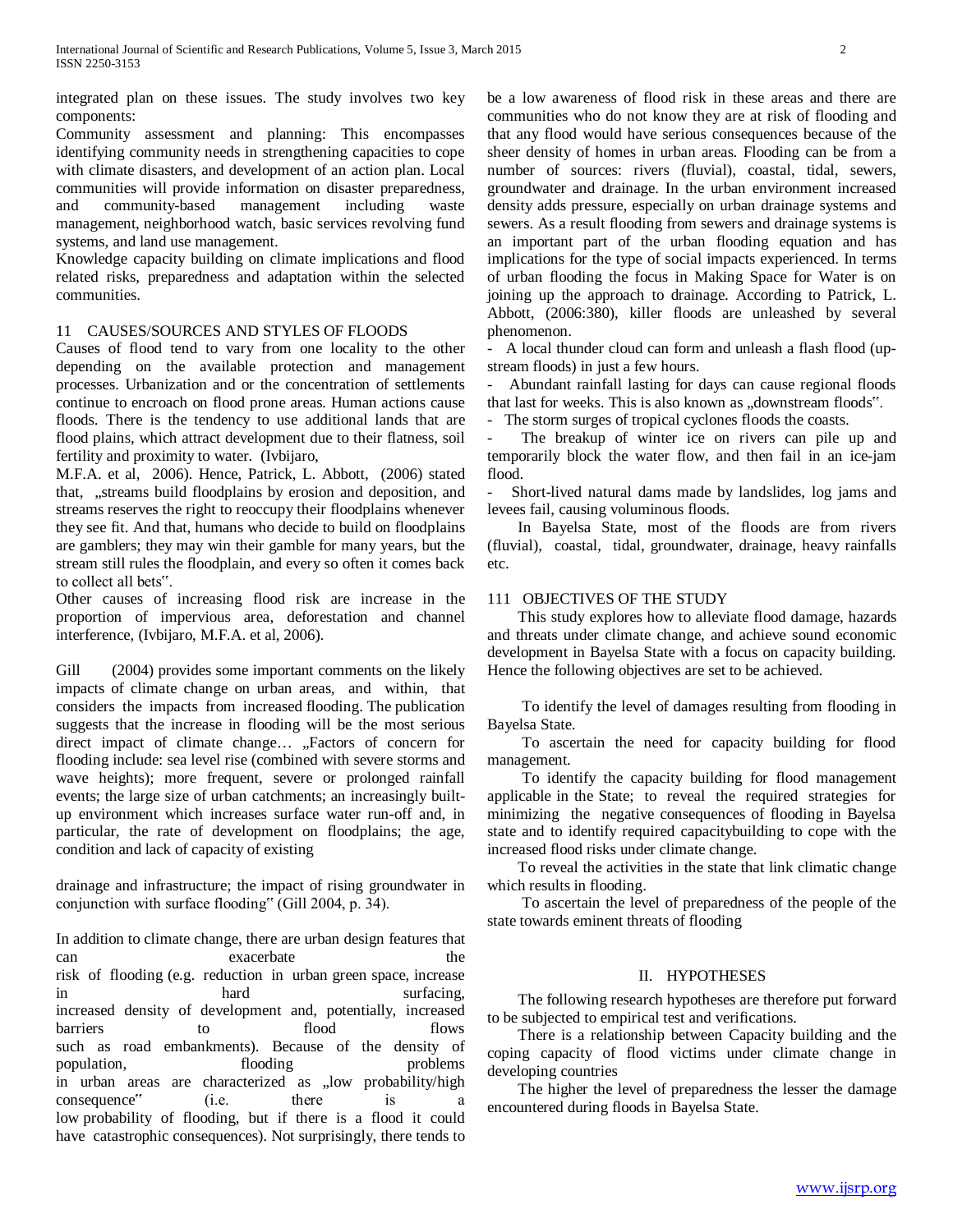#### III. STUDY AREA

 This study was undertaken in Bayelsa state. Bayelsa State was created on October 1, 1996 out of the old Rivers State by the then regime of General Sani Abacha. The name, Bayelsa, is an acronym of three former Local Government areas - Brass, Yenagoa and Sagbama - in the then Rivers State, which had earlier comprised the entire area now constituting Bayelsa State. In the tradition in the old Rivers State, which Bayelsa State was created from; acronyms are used for local government areas. Brass Local Government Area was referred to as BALGA, for short; Yenagoa was simply YELGA, while Sagbama was SALGA. So in naming the new state, BALGA, YELGA, and SALGA was compounded to form BAYELSA.

 Bayeslsa State is Located in the Southern part of Nigeria. It's covers 21,100 Square Kilometres with capital at Yenagoa. The State is geographically located within Latitude  $04^{\circ}$  15" North,  $05^{\circ}$  23" South and longitude  $05^{\circ}$  22" West and  $06^{\circ}$  45" East. It shares boundaries with Delta State on the North, Rivers State on the East and the Atlantic Ocean on the West and South. Bayelsa State is a tropical rain forest, with more than three quarters of this area covered by water, with a moderately low land stretching from Ekeremor to Nembe. The area lies almost entirely below sea level with a maze of meandering creeks and mangrove swamps. The network of several creeks and rivers in the South, all flow into the Atlantic Ocean via the major rivers such as San Bartholomew, Brass, Nun, Ramos, Santa Barbara, St. Nicholas, Sangana, Fishtown, Ikebiri Creek, Middleton, Digatoro Creek, Pennington and Dobo. The vegetation here is characterized by the mangrove forest. In the North, it has a thick forest with arable lands for cultivation of various food and cash crops.

 There are four main languages in Bayelsa State, which are Izon, Nembe, Ogbia and Epie-Atissa. It is important to note that the Ijaws (izon) constitute the majority in the area. The predominant religions in the State are Christianity and Traditional worship. The major occupations in the State are fishing, farming, palm oil milling, lumbering, palm wine tapping and local gin making, trading, carving and weaving. Bayelsa State is a major oil and gas producing area and it contributes over 30% of Nigeria"s oil production. Bayelsa State is home to Oloibiri in Ogbia Local Government Area, where oil was first struck in Nigeria in commercial quantities in 1956. Gas production activities are currently being intensified in the State as feedstock to the LNG Gas Supply Plants in Bonny which is located in Oluasiri local government area of the state. Also the gas feed will feed into the proposed national associated gas gathering networks that will feed other LNG plants, power plants and end users in the manufacturing sector. The major oil exploration and production companies operating in the State are Shell, Agip and Chevron Texaco. The Kolo Creek Gas Turbine Project owned by the Bayelsa State Government supplies electricity to Yenagoa, the State Capital, and surrounding towns and villages. Bayelsa State is, presently, the only State in Nigeria that provides electricity for itself without any supply from the National Electricity Grid. Bayelsa State has large reserves of clay, sand and gravel. Bayelsa State has a wide variety of festivals, music, arts, crafts, folklore, artifacts, museums and monuments. The White Graveyard at Twon-Brass in Brass LGA, the Slave Tunnel at

Akassa in Brass LGA, Olodi Museum at Ogbolomabiri, Mangrove Museum at Nembe, Ogidigan Deity at Bassambiri and King Ockiya"s Mausoleum at Ogbolomabiri all in Nembe LGA, Late Chief Christopher Iwowari"s Monument at Bassambiri in Nembe LGA. Bronze Heads at Opume in Ogbia LGA, Isaac Boro Memorial Monument at Kaiama in Kolokuma/Opokuma LGA. These museums are stocked with artifacts dating back to hundreds of years. A proposed Museum at Oloibiri will chronicle the history of oil exploration in Nigeria and serve as a center of excellence in petroleum history, entertainment and learning. At Twon-Brass in Brass Local Government Area, there are the Commonwealth Graves of British soldiers who died in the Nembe-British War of 1895 (otherwise known as the Akassa war). In nearby Akassa, there is the Slaves Transit Camp. There is a War Boat in Aleibiri. The Atlantic Ocean beache stretches across Twon-Brass, Okpoama, Olodiama, Koluama, Sangana.

 This study is necessary because of the importance of the region to the economic development of the country. Conflict in the area will mean serious problem to the country.

#### IV. PROCEDURE AND METHODOLOGY

 The research population for this study was drawn from Bayelsa state, one of the south-south geo-political zone of Nigeria. This study is part of a comparative study that examined the degree of capacity building preparedness for flood risked management in the state. A survey research design was used in this study. The research uses description as well as analysis. The study is based on both primary and secondary sources. It adopt both the quantitative and qualitative research method. To arrive at the intended investigation, the study utilizes both the simple percentages and chi-square statistical analysis to test the relationship between variables.

#### V. DATA ANALYSES AND PRESENTATION

Introduction:

 In this study, appropriate, tools and procedures has been adopted to present and analyze the data so far collected from the field work. 115 questionnaires (100%) printed and distributed, while 105 retrieved from the subjects are therefore analyzed and interpreted using tables, simple percentage, and Chi-Square ( ) non-parametric statistical analysis test.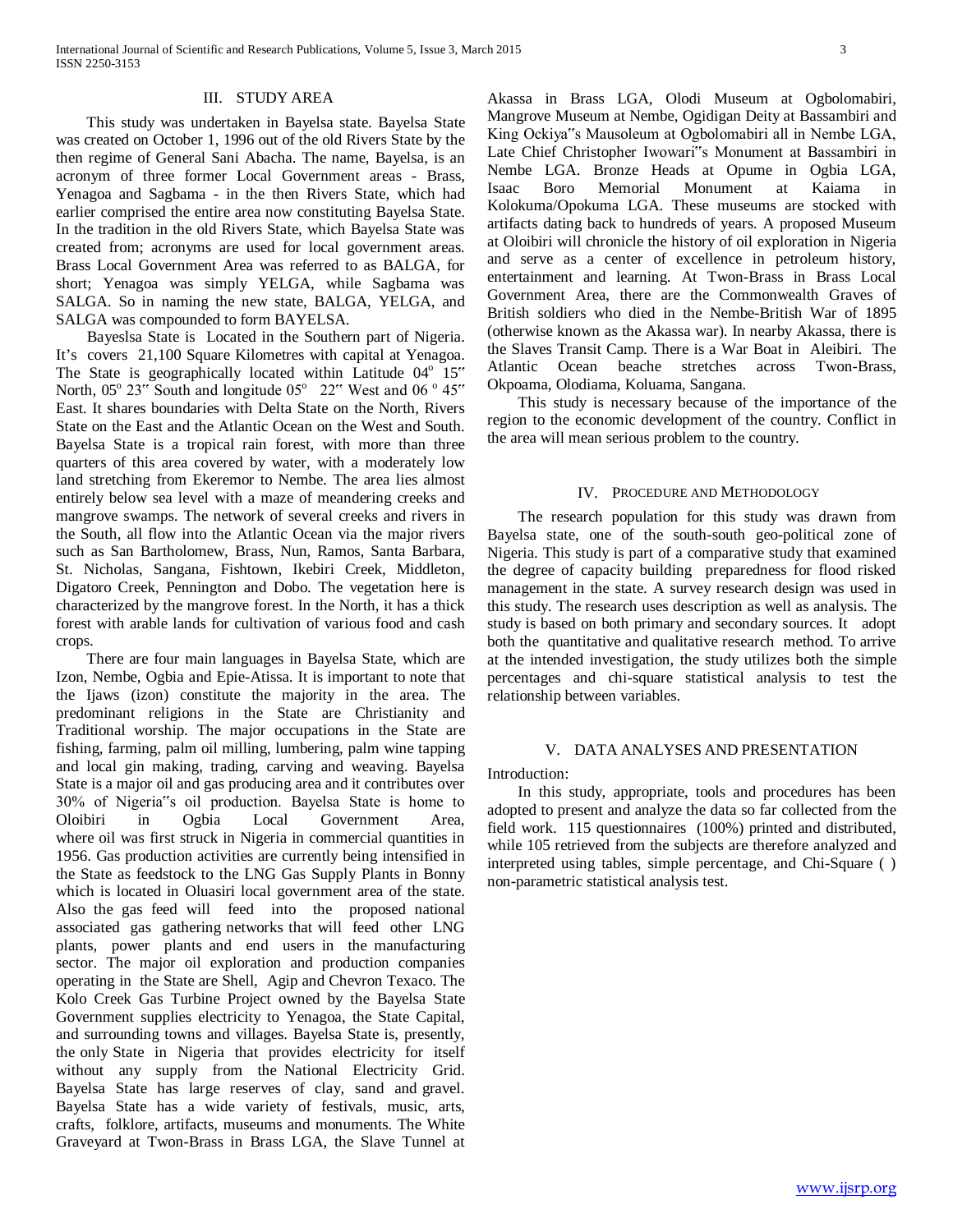# **TABLE 1. SOCIO-DEMOGRAPHIC DATA OF RESPONDENTS ITEM FREQUENCY PERCENTAGE (%) 1. Sex** Male 60 57.14% Female 45 42.86% **TOTAL 105 100%**

**2. Religion**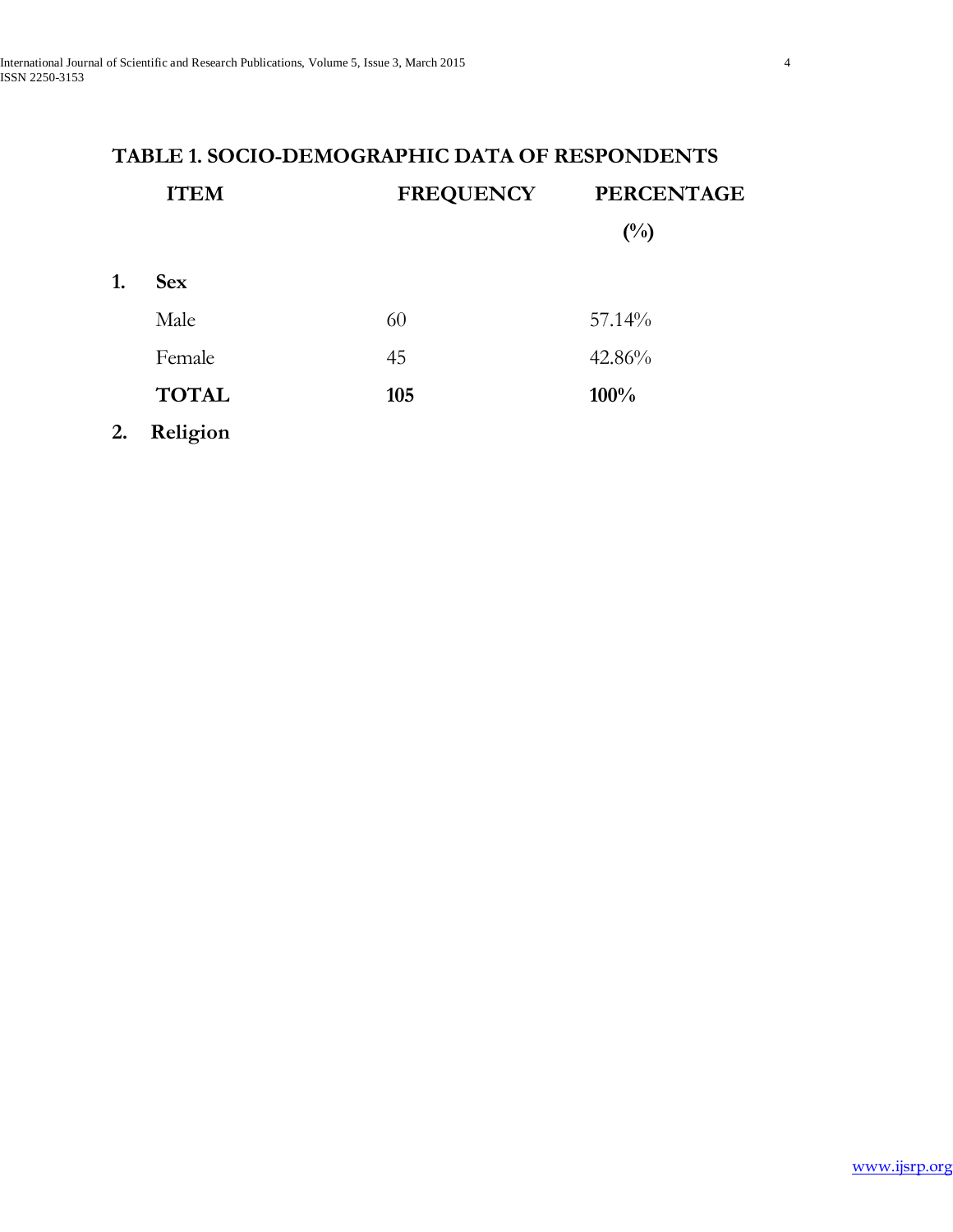|                  | Christianity                        | 98               | 93.33%   |
|------------------|-------------------------------------|------------------|----------|
|                  | Islamic                             | $\overline{3}$   | 2.86%    |
|                  | Traditional                         | $\overline{2}$   | $1.90\%$ |
|                  | Others                              | $\overline{2}$   | $1.90\%$ |
|                  | <b>TOTAL</b>                        | $\overline{105}$ | 100%     |
| $\overline{3}$ . | Age                                 |                  |          |
|                  | $15 - 30$                           | $\overline{38}$  | 36.19%   |
|                  | $31 - 45$                           | $\overline{50}$  | 47.62%   |
|                  | $46 - 60$                           | $\overline{15}$  | 14.29%   |
|                  | $\overline{\geq 61}$                | $\overline{2}$   | $1.90\%$ |
|                  | <b>TOTAL</b>                        | $\overline{105}$ | 100%     |
| 4.               | <b>State of Origin</b><br>Akwa-Ibom | $\overline{2}$   | $1.90\%$ |
|                  | Bayelsa                             | $\overline{78}$  | 74.29%   |
|                  | Cross - River                       | $\overline{1}$   | 0.95     |
|                  | Delta                               | $\overline{5}$   | 4.76%    |
|                  | Ebony                               | $\overline{1}$   | 0.95%    |
|                  | $\overline{\text{Edo}}$             | $\overline{2}$   | $1.90\%$ |
|                  | Imo                                 | $\overline{2}$   | $1.90\%$ |
|                  | Lagos                               | $\overline{5}$   | 4.76%    |
|                  | Rivers                              | $\overline{8}$   | 7.62%    |
|                  |                                     |                  |          |
|                  | Undecided                           | $\overline{1}$   | 0.95%    |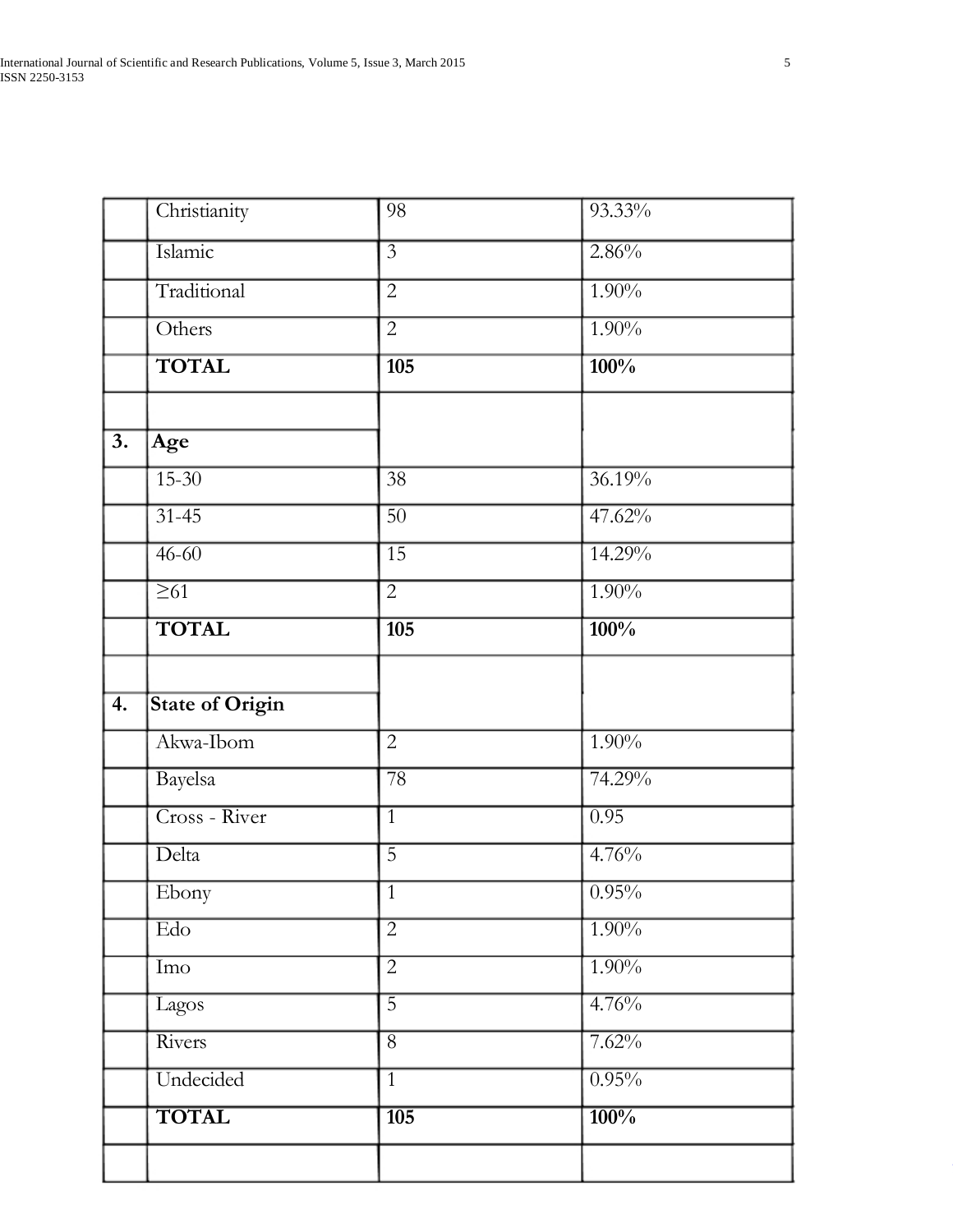# **Table 2. Showing the impact of flooding on the people**

| <b>TTEM</b> | <b>FREQUENCY</b> |                                   |                          |  |
|-------------|------------------|-----------------------------------|--------------------------|--|
|             | <b>YES</b>       | $\overline{\textbf{N}\textbf{O}}$ |                          |  |
|             | FREQ             | $\frac{6}{10}$ FREQ               | $\overline{\frac{9}{6}}$ |  |
|             |                  |                                   |                          |  |

[www.ijsrp.org](http://ijsrp.org/)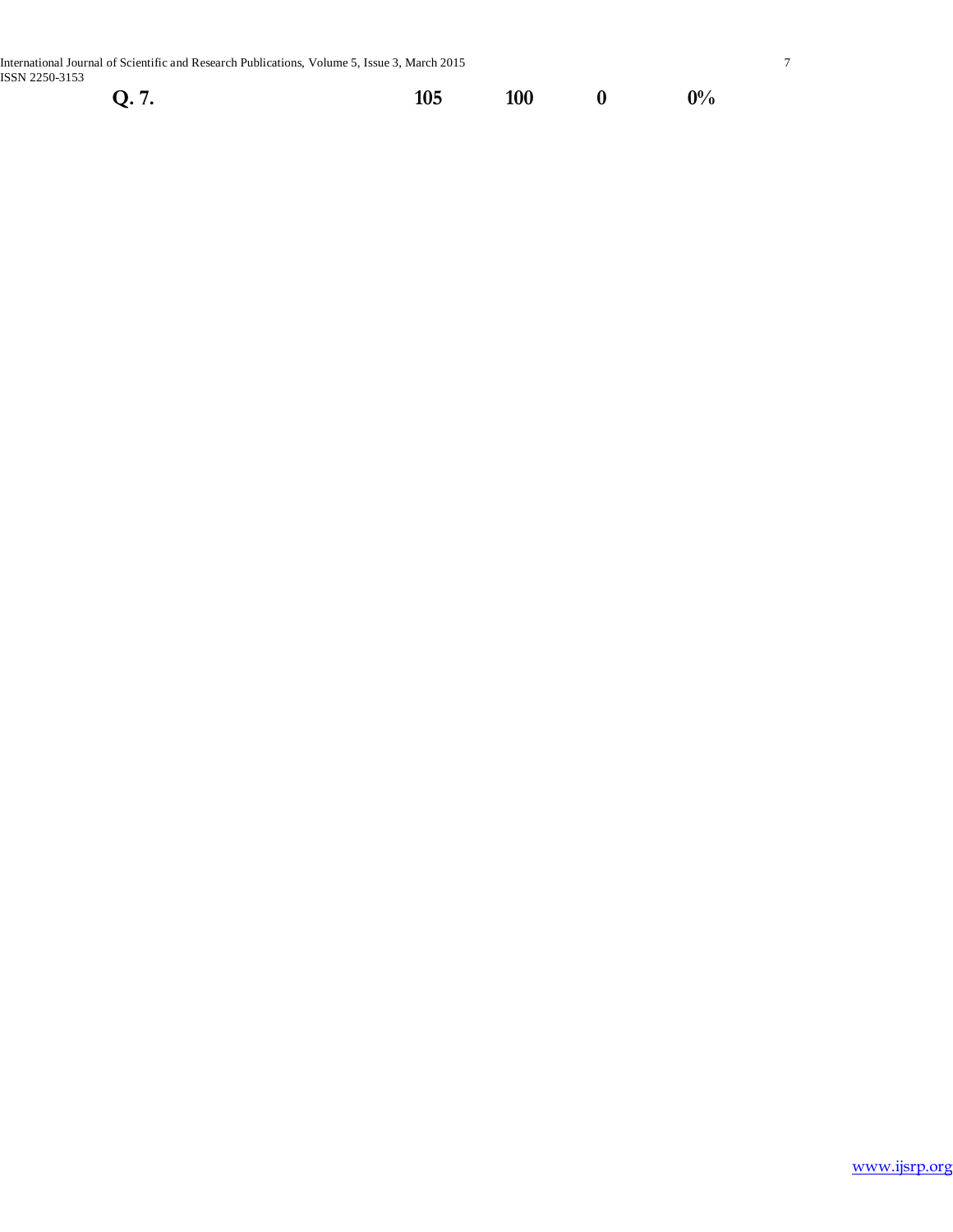| Q.8.                     | <b>101</b> | 96.19 | $\overline{4}$  | 3.81  |  |
|--------------------------|------------|-------|-----------------|-------|--|
| $\overline{Q.9.}$        |            |       |                 |       |  |
| $\bf{I}$                 | 103        | 98.10 | $\vert 2 \vert$ | 1.90  |  |
| Ii                       | 95         | 90.48 | $\vert$ 10      | 9.52  |  |
| <b>Iii</b>               | 98         | 93.33 | $\overline{7}$  | 6.67  |  |
| Iv                       | 101        | 96.19 | $\overline{4}$  | 3.81  |  |
| $\overline{\mathbf{V}}$  | 104        | 99.05 | $\vert$ 1       | 0.95  |  |
| $\overline{\mathbf{Vi}}$ | 80         | 76.19 | 25              | 23.81 |  |

 Table 2 above reveals that the people of the state has in one way or the other, suffered some level of negative impacts and damages from flooding, as all the respondents 105, representing 100% agreed.

 It also revealed that 101, (96.19%) said they have been a victim of flood damages, and 4 (3.81%) did not suffer such damages.

 It shows that, loss of lives and properties, 98.10% (103) said yes, while 2 (1.90%) said no. loss of biodiversity, 95 representing 90.48% said yes, 10 (9.52%) said no. Also, most of the respondents, 98 i.e, 93.33 revealed that flooding has caused dangerous diseases and sicknesses, while 7 (6.67%) said no. And 96.19% (101) disclosed that flooding has disrupted life-sustaining activities in the state, but 4 (3.8%) disagreed. Most of the respondents, 104 representing 99.05 answered that flooding contaminates the water body, 1 (0.5%) said no. Finally, it was shown that 80 (76.19%) of the subjects revealed that flooding has caused emotional and psychological problems, though, 25 (23.81%) disagreed.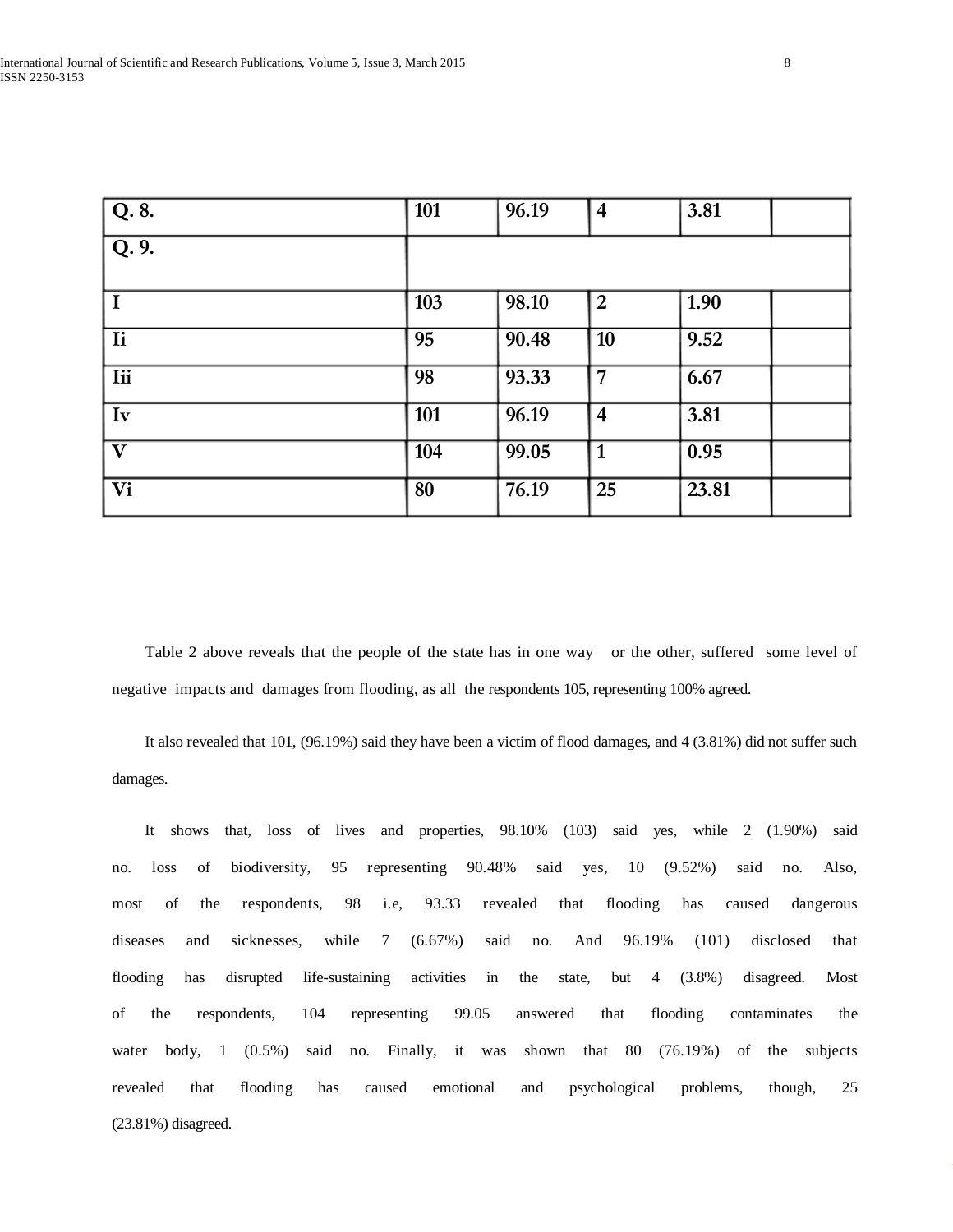| <b>ITEM</b> | <b>FREQUENCY</b> |        | $\Sigma$ F     |       |  |
|-------------|------------------|--------|----------------|-------|--|
|             | <b>YES</b>       |        | $\overline{N}$ |       |  |
|             | <b>FREQ</b>      | % FREQ |                | $\%$  |  |
|             |                  |        |                |       |  |
| Q. 10.      | 28               | 26.26  | 77             | 73.33 |  |
| Q. 11.      | 25               | 23.81  | $80\,$         | 76.19 |  |
| Q. 12.      | 101              | 96.19  | $\overline{4}$ | 3.81  |  |

# **Table 3. Showing the readiness of the people to flood occurrence**

 This table discloses that most people, 77 representing 73.33% of the subjects do not keep memories of the impacts of previous flooding while 28 ((26.67%) do. It further reveals that most of the respondents, 80 (76.19%) as against 25 i.e 23.81% (that said yes) do not always get prepared for eminent floods in order to avert its detrimental dangers. As such majority of the respondents 101 (96.19%) agreed that the more prepared people are, the less likely the impact of flooding will have on them, however, minority, 4 (3.81%) disagreed.

### **Table 4. Showing Causes of damages suffered during floods**

ITEM FREQUENCY ∑F

|                | <b>YES</b><br><b>FREQ</b> | % FREQ | NO | % |  |
|----------------|---------------------------|--------|----|---|--|
| $\vert$ Q. 13. |                           |        |    |   |  |
|                |                           |        |    |   |  |
|                |                           |        |    |   |  |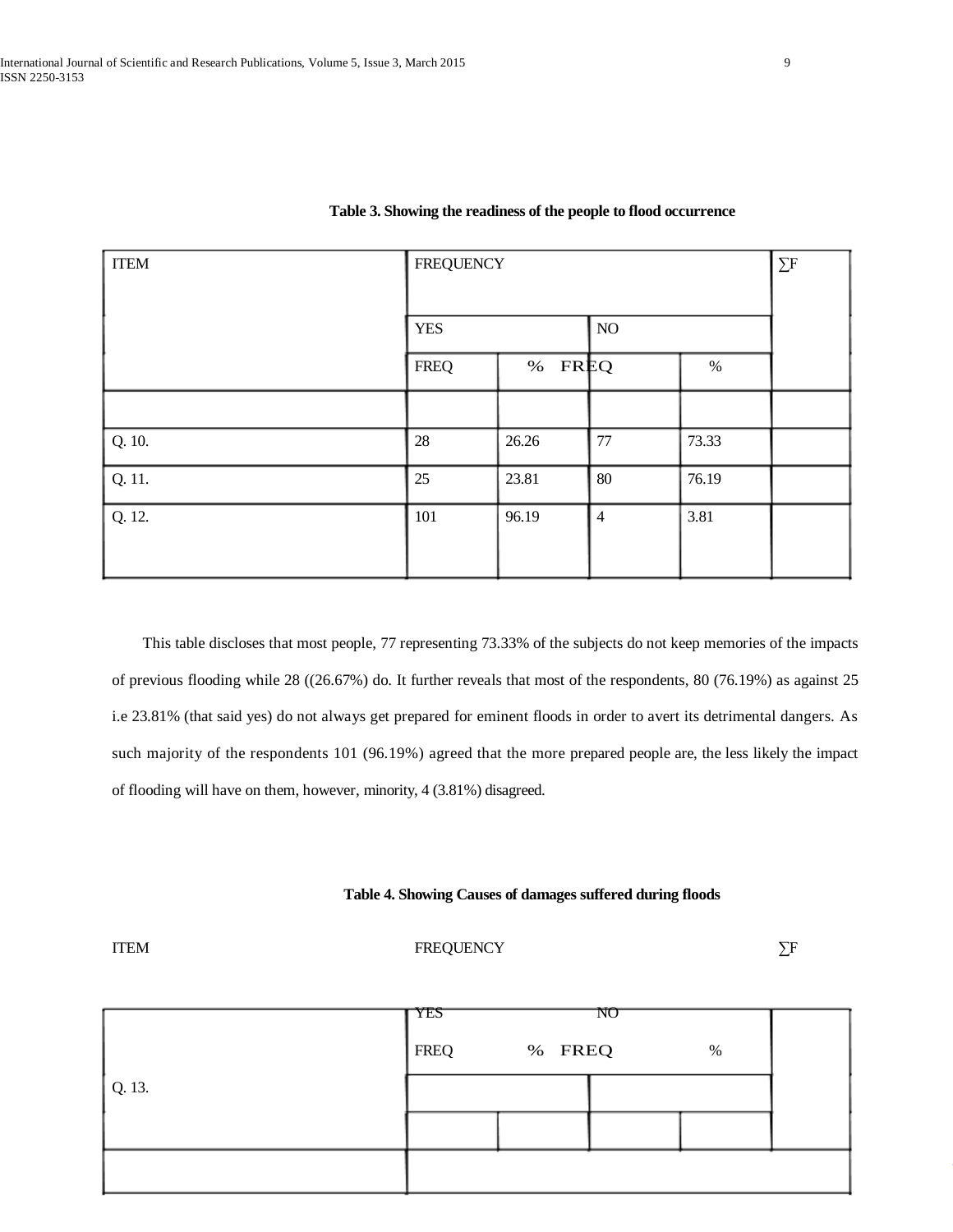|     | 98         | 93.33 |    | 6.67  |  |
|-----|------------|-------|----|-------|--|
| -li | 98         | 93.33 |    | 6.67  |  |
| lii | $\vert 80$ | 76.19 | 25 | 23.81 |  |

Table 4 unfolds firstly, that people suffer serious damages during floods as a result of

laziness - of which 98 (93.33%) said yes as against 7 (6.67%) that said no. also, lack of

preparedness, 98 (93.33%) said yes, while 7 (6.67%) said no. furthermore, lack of

government"s assistance records 80 (76.19%) as yes and 25 (23.81%) as no, indicating

reason for serious damages in times of floods in the state.

| <b>ITEM</b>   | <b>FREQUENCY</b> | $\sum F$ |                             |                  |  |
|---------------|------------------|----------|-----------------------------|------------------|--|
|               | <b>YES</b>       |          | $\overline{\phantom{a}}$ NO |                  |  |
|               | <b>FREQ</b>      | % FREQ   |                             | $\%$             |  |
| Q. 14.        |                  |          |                             |                  |  |
| I             | 103              | 98.10    | $\overline{2}$              | 1.90             |  |
| $\rm{I}i$     | 101              | 96.19    | $\overline{4}$              | 3.81             |  |
| $\rm{I\!i}$   | 105              | 100      | $\overline{0}$              | $\boldsymbol{0}$ |  |
| $\mathrm{Iv}$ | $80\,$           | 76.19    | 25                          | 23.81            |  |
| $\mathbf V$   | 101              | 96.19    | $\overline{4}$              | 3.81             |  |

# **Table 5. Showing activities that induce climate change**

 This table discloses climate change inducing activities. It uncovers that burning of fossil fuels records 103 (98.10%) yes, as against 2 (1.90%) no. also, 101 representing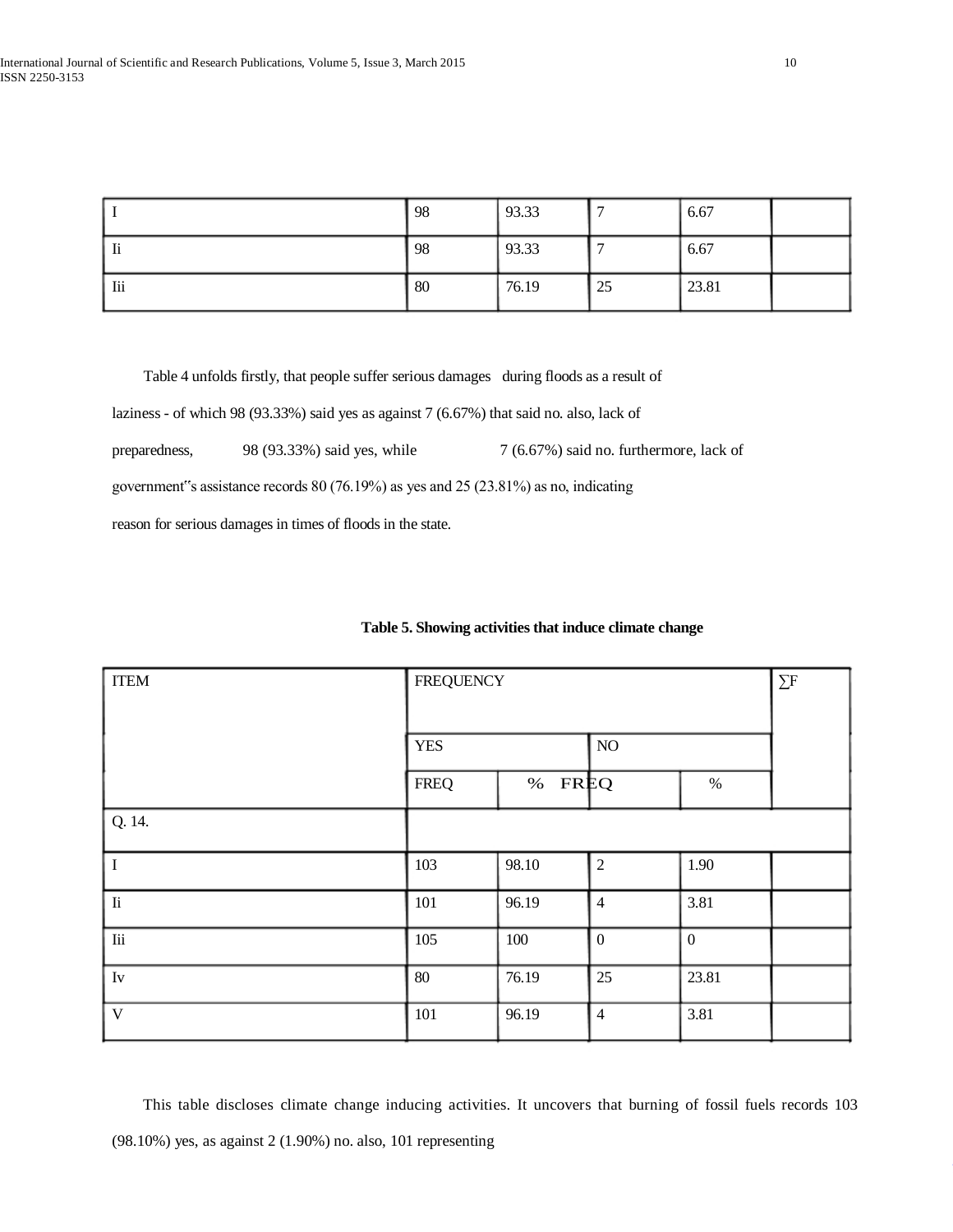96.19% agreed that people build on flood plains while 4 (3.81%) did not. Another of such activities is oil spillage which all the respondents, 105 (100%) said yes. In addition, majority 80 (76.19%) said yes to indiscriminate dumping of wastes as against 25 (23.81%) that said no. finally, the table revealed that people engage blocking of drainages and water ways, as most of the respondents 96.19% (101) agreed while 4 (3.81%) said no.

| Table 6. Showing the efforts of the governments |  |
|-------------------------------------------------|--|
|-------------------------------------------------|--|

| <b>ITEM</b> | <b>FREQUENCY</b> | $\Sigma$ F |    |       |  |  |
|-------------|------------------|------------|----|-------|--|--|
|             | <b>YES</b>       |            | NO |       |  |  |
|             | <b>FREQ</b>      | % FREQ     |    | $\%$  |  |  |
|             |                  |            |    |       |  |  |
| Q. 15.      | 80               | 76.19      | 25 | 23.81 |  |  |
| Q. 16.      | 10               | 9.52       | 95 | 90.48 |  |  |
| Q. 17       | 104              | 99.05      |    | 0.95  |  |  |

 Table 6 unmasks the role played by government before, during and after flood incidents in the state. Majority of the subjects represented by 80 (76.19%) as against 25 (23.81%) (that said no) said yes, that government has done something about flood hazards in the state. The subjects, most of the, 90.48%i.e, 95 said there are no effective capacity development programs by the government, though 10 (9.52%) said there is. Finally, almost all the subjects 99.05% (104) agreed that the impact of flood can be reduced through effective capacity development programs, while 0.95% i.e 1 of the respondents disagreed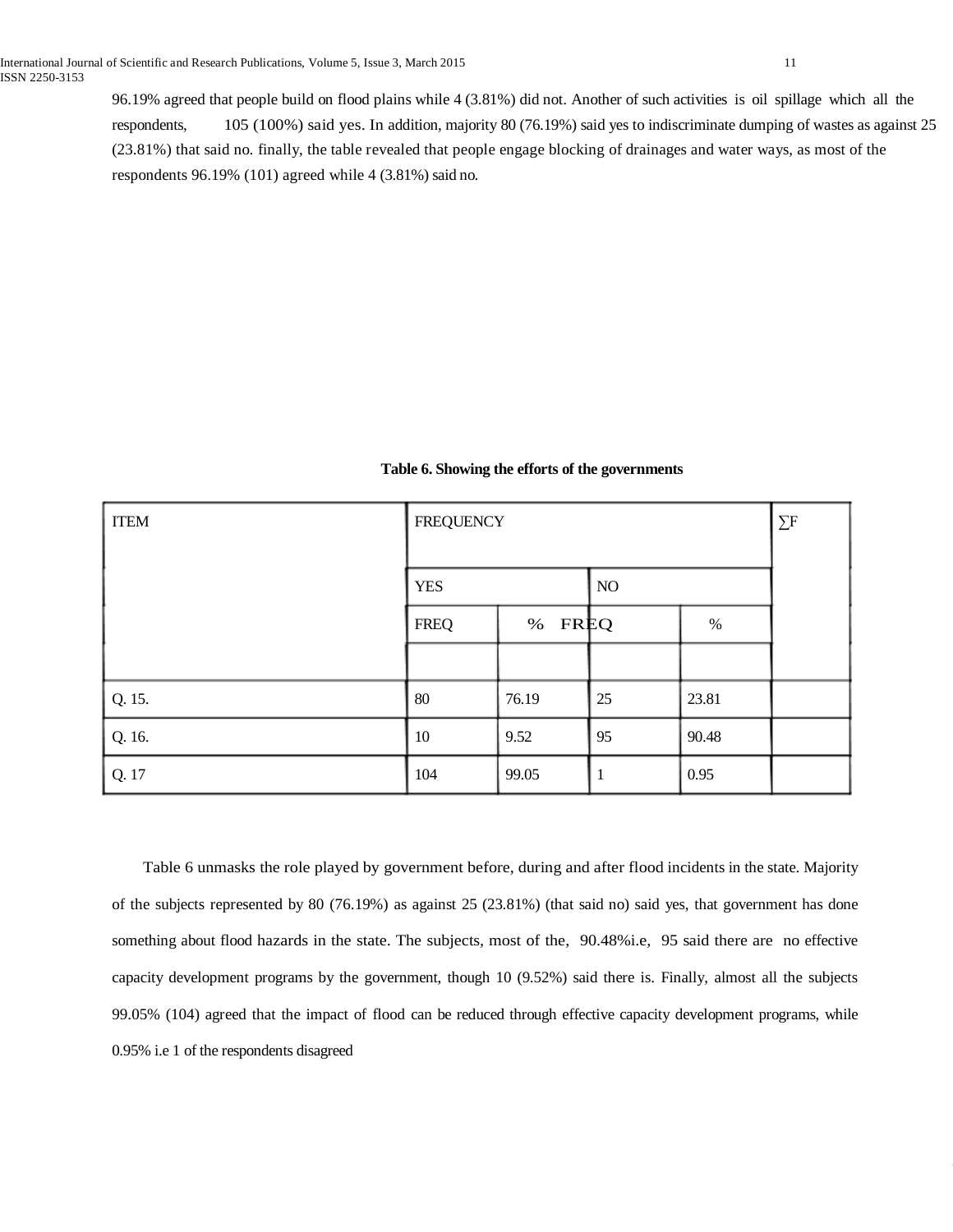# VI. TESTING OF HYPOTHESES

| The hypotheses will be tested with Chi-Square                                                                              | non-parametric |
|----------------------------------------------------------------------------------------------------------------------------|----------------|
| statistical analysis test.                                                                                                 |                |
| <br> ) obtained (calculated) value is less<br>The rule here is, where Chi-Square (                                         |                |
| critical (table) value, the null hypothesis<br>than Chi-Square (                                                           | $(Ho)$ be      |
| accepted and the alternative hypothesis (HR) be rejected. But if the reverse                                               |                |
| is the case (i.e. If $\mathbb{R}^{\mathbb{Z}^d}$ (obtained) > $\mathbb{R}^{\mathbb{Z}^d}$ (critical) value), then the null |                |
| hypothesis be rejected and the alternative hypothesis (HR) be upheld.                                                      |                |
| The above statement (rule) is applicable to the two hypotheses of this research.                                           |                |
|                                                                                                                            |                |
| Hypothesis 1                                                                                                               |                |
| Null hypothesis Ho: There is no relationship between Capacity building and the coping capacity of flood                    |                |

Null hypothesis Ho: "There is no relationship between Capacity building and the coping capacity of flood victims under climate change in developing countries"

HR: "There is a relationship between Capacity building and the coping capacity of flood victims under climate change in developing countries"

This hypothesis is tested with items, 16 and 17 from the questionnaire.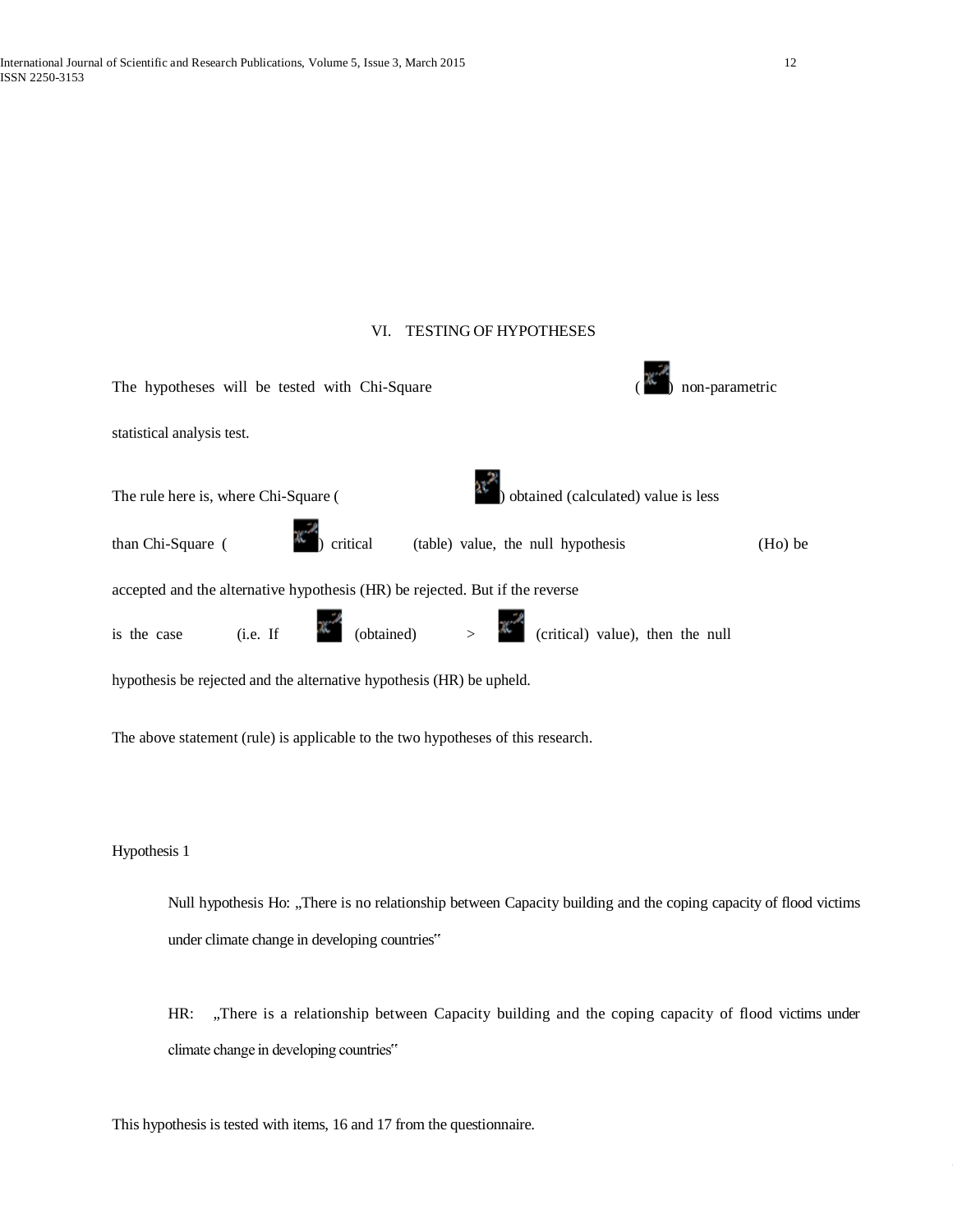# CONTINGENCY TABLE 1

| <b>ITEM</b>                  | <b>FREQUENCY</b> |              | Total |
|------------------------------|------------------|--------------|-------|
|                              | Yes              | $\rm No$     |       |
| Capacity<br>development      | $10\,$           | 95           | 105   |
| No<br>capacity<br>dvelopment | 104              | $\mathbf{1}$ | 105   |
| Total                        | 114              | 96           | 210   |

Chi-Square ( $\lambda^* = \sum_{n=0}^{\infty} (6 - \text{fe})^2 / \text{fe}$ 

Where:  $\mathbb{R}^{\mathbb{Z}}$  = Chi-Square

fo = frequency observed

fe = frequency expected

The frequency expected (fe) = ct x rt/ $\Sigma$ n

Where:  $ct = column total$ 

 $rt = row$  total

 $\Sigma$ n = total of all scores in the table.

Frequency expected (fe) for YES = 114x105/210

=11970/210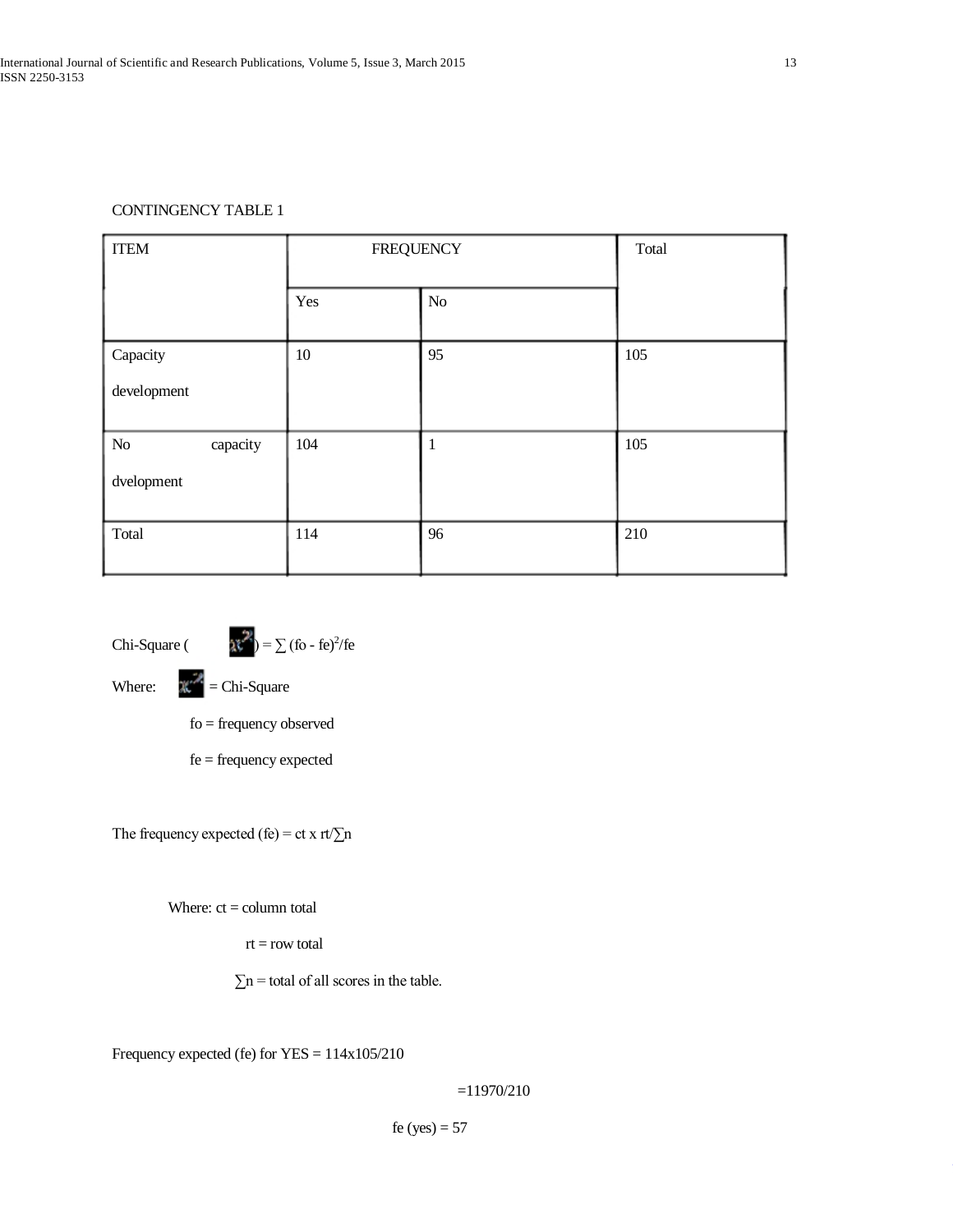International Journal of Scientific and Research Publications, Volume 5, Issue 3, March 2015 14 ISSN 2250-3153

Frequency expected (fe) for NO = 96x105/210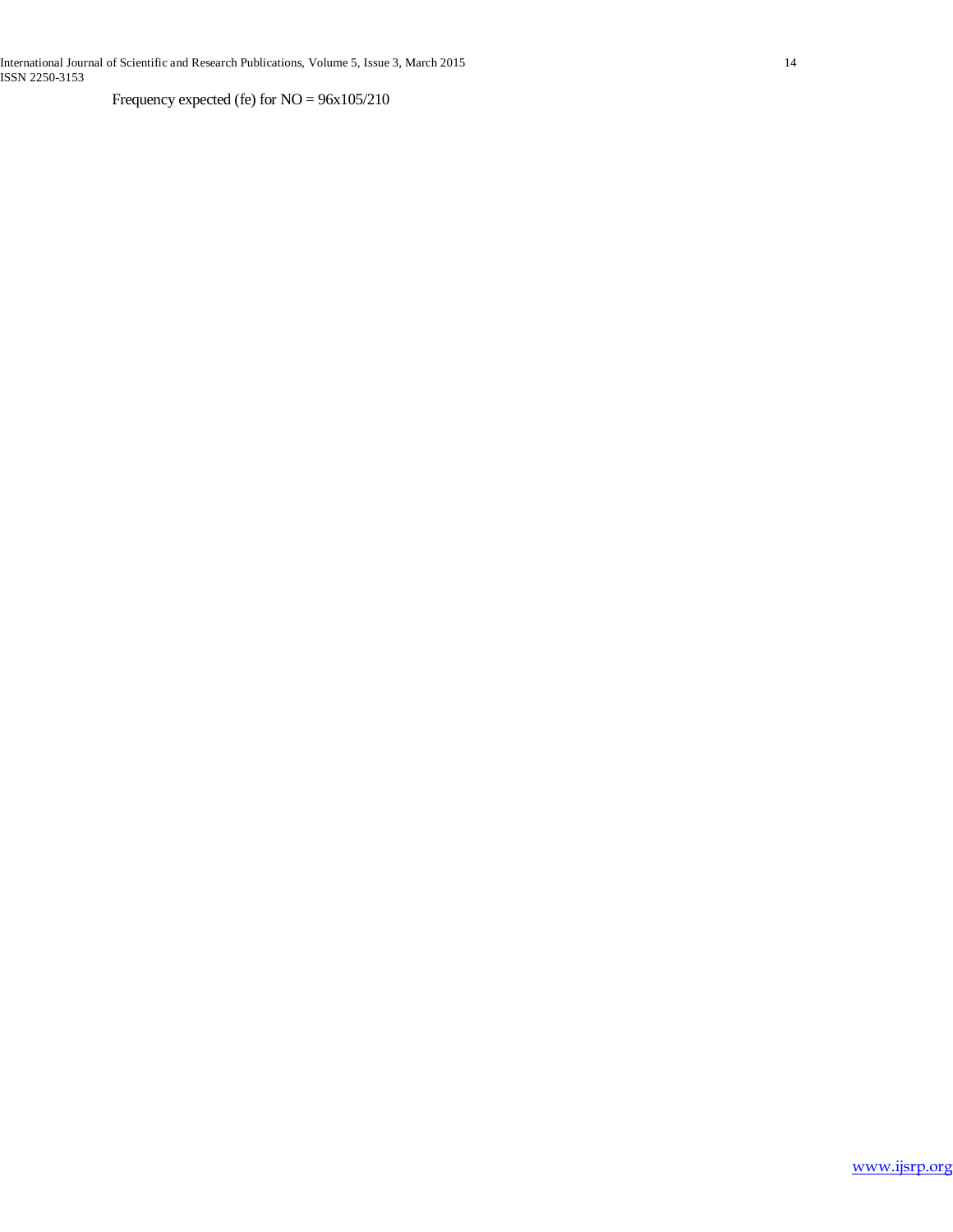# =10080/210 fe (NO)

| Chi-Square ( |     | Obtained 1. |                                           |                    |                                 |
|--------------|-----|-------------|-------------------------------------------|--------------------|---------------------------------|
|              | fo  | $\rm{fe}$   | $\operatorname{fo}$ - $\operatorname{fe}$ | $($ fo - fe $)^2$  | $\sum$ (fo-fe) <sup>2</sup> /fe |
| a - yes      | 10  | 57          | $-47$                                     | 2209               | 38.75                           |
| $b - no$     | 95  | 48          | 47                                        | 2209               | 46.02                           |
| c - yes      | 104 | 57          | 47                                        | 2209               | 38.75                           |
| $d$ - $no$   | 1   | 48          | 47                                        | 2209               | 46.02                           |
|              |     |             | Chi-Square (                              | Obtained $=169.54$ |                                 |

 $=48$ 

This value for the test statistic can now be tested for its significance. Sampling Distribution = Chi-Square ( )

distribution

Critical Region: Alpha = 0.05

Degree of freedom  $(DF) = (r-1) (c-1)$ 

Where,  $r =$  number of row

 $c =$  number of column

```
DF = (2-1) (2-1)=1x1
```

$$
DF = 1
$$

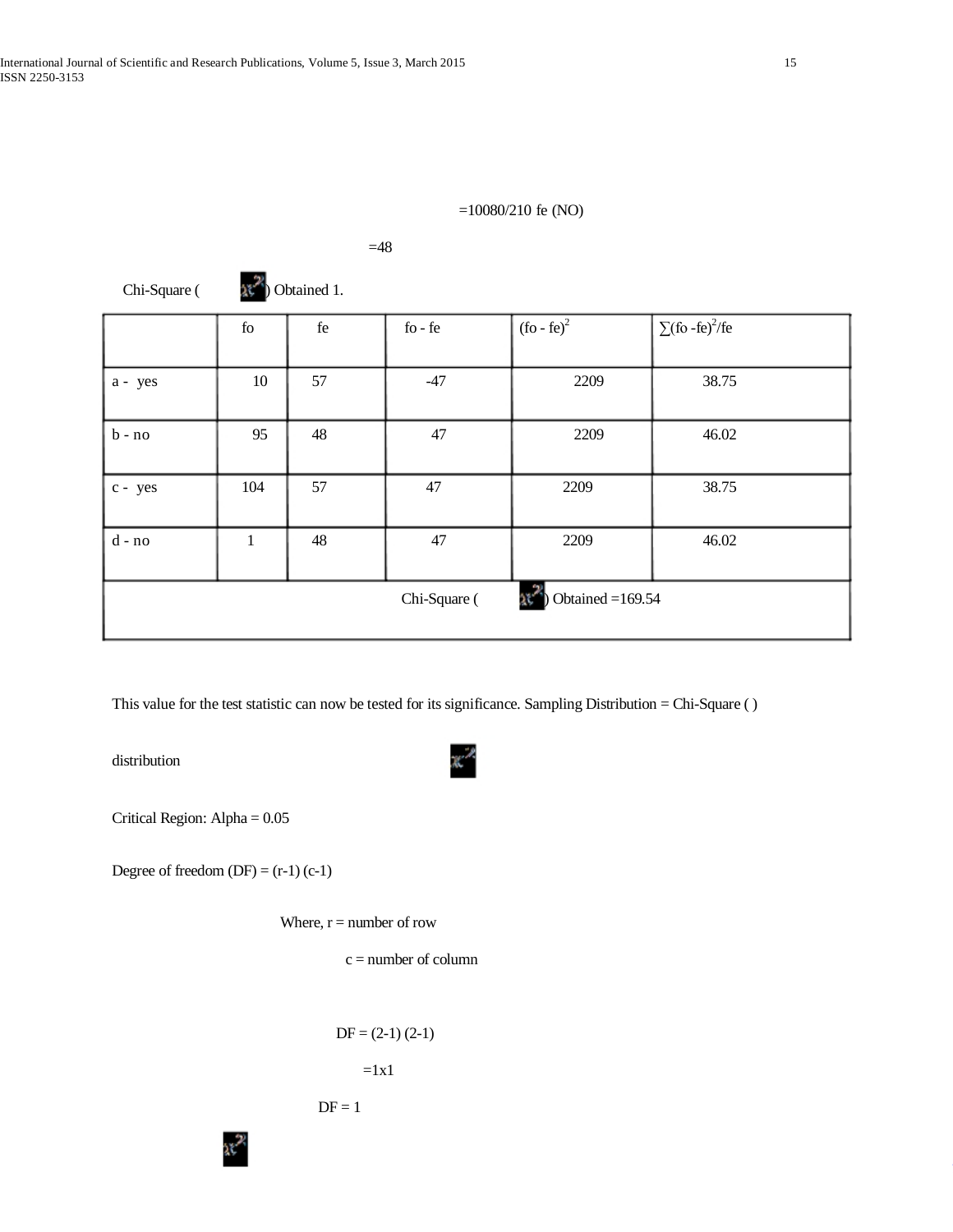Chi-Square ( ) (critical) =  $3.841$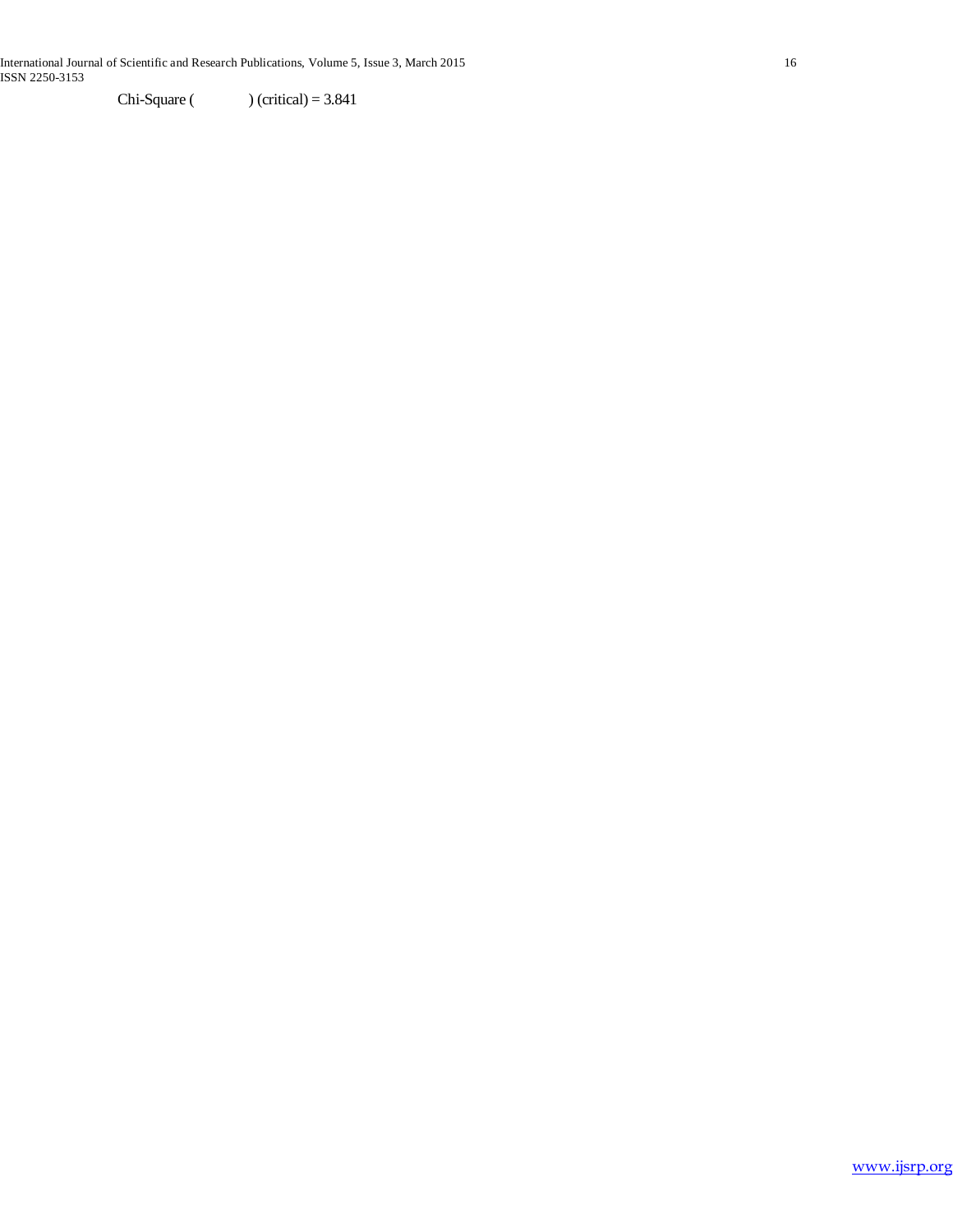Computed-Chi-Square (



### VIIII RESEARCH DECISION

At 0.05 Level, (the critical region), with the Degree of Freedom (DF) = 1,

would begin at  $\mathbb{R}^{\mathbb{Z}}$  (critical) = 3.841. With the obtained (calculated)  $\mathbb{R}^{\mathbb{Z}}$  of

169.54, we reject the null hypothesis which says, "There is no relationship between Capacity building and the coping capacity of flood victims under climate change in developing countries".

For this sample, we here by state that there is a statistically significant relationship between Capacity building and the coping capacity of flood victims under climate change in developing countries".

Hypothesis 2

Null hypothesis  $H_{Q2}$ : The higher the level of preparedness the higher the damage encountered during floods in Bayelsa State.

HR2: The higher the level of preparedness the lesser the damage encountered during floods in Bayelsa State.

This hypothesis is tested with items, 8 and 11 from the questionnaire.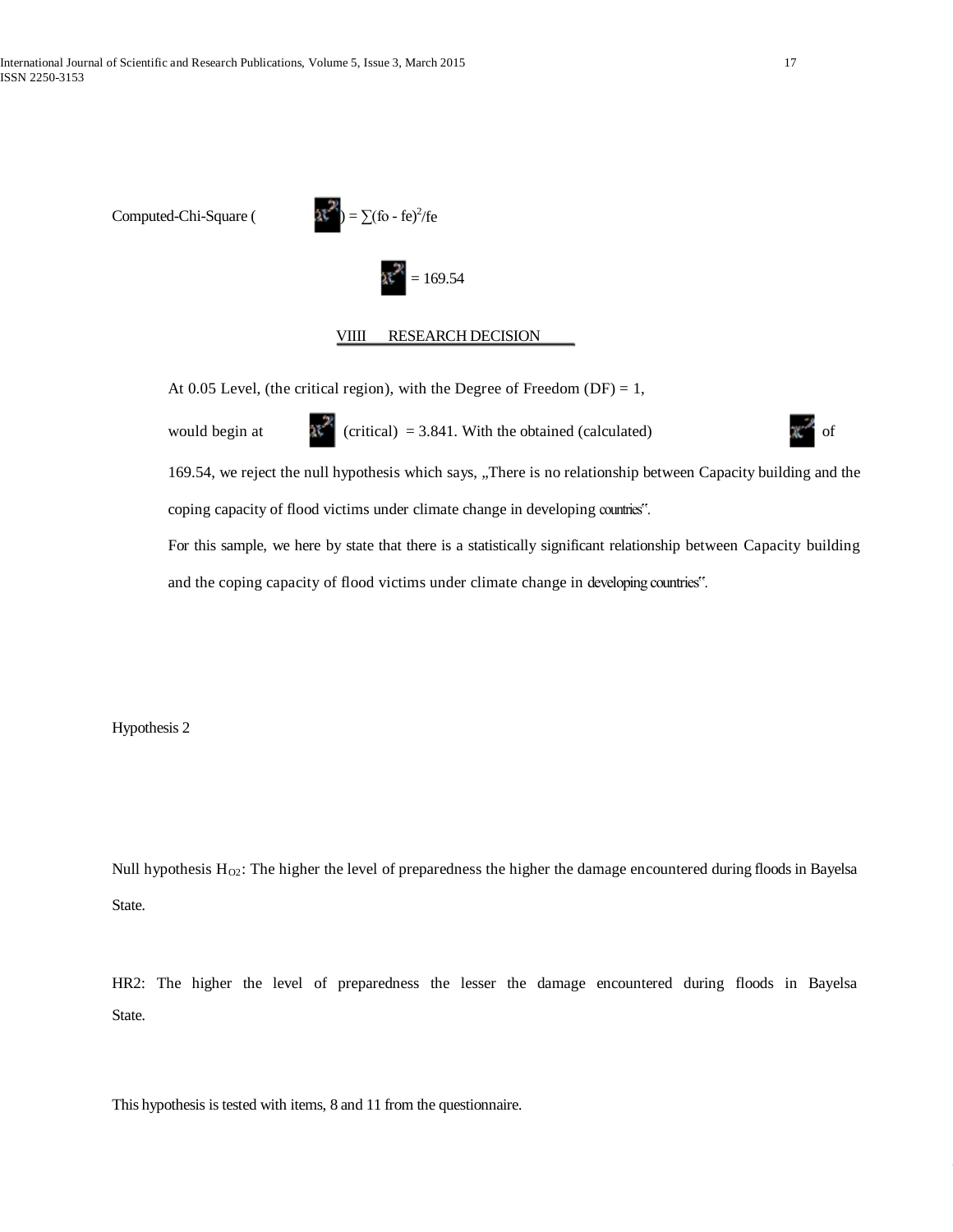# CONTINGENCY TABLE 1

| <b>ITEM</b> | <b>FREQUENCY</b> |                | Total |
|-------------|------------------|----------------|-------|
|             | Yes              | $\rm No$       |       |
| Unprepared  | 101              | $\overline{4}$ | 105   |
| Prepared    | 25               | 80             | 105   |
| Total       | 126              | 84             | 210   |

Chi-Square (  $\qquad \qquad$  at  $) = \sum (f \circ - f e)^2 / fe$ 

Where:  $\mathbb{R}^2$  = Chi-Square

fo = frequency observed

fe = frequency expected

The frequency expected (fe) = ct x rt/ $\Sigma$ n

Where:  $ct = column total$ 

rt = row total

 $\Sigma$ n = total of all scores in the table.

Frequency expected (fe) for YES = 126x105/210

=13230/210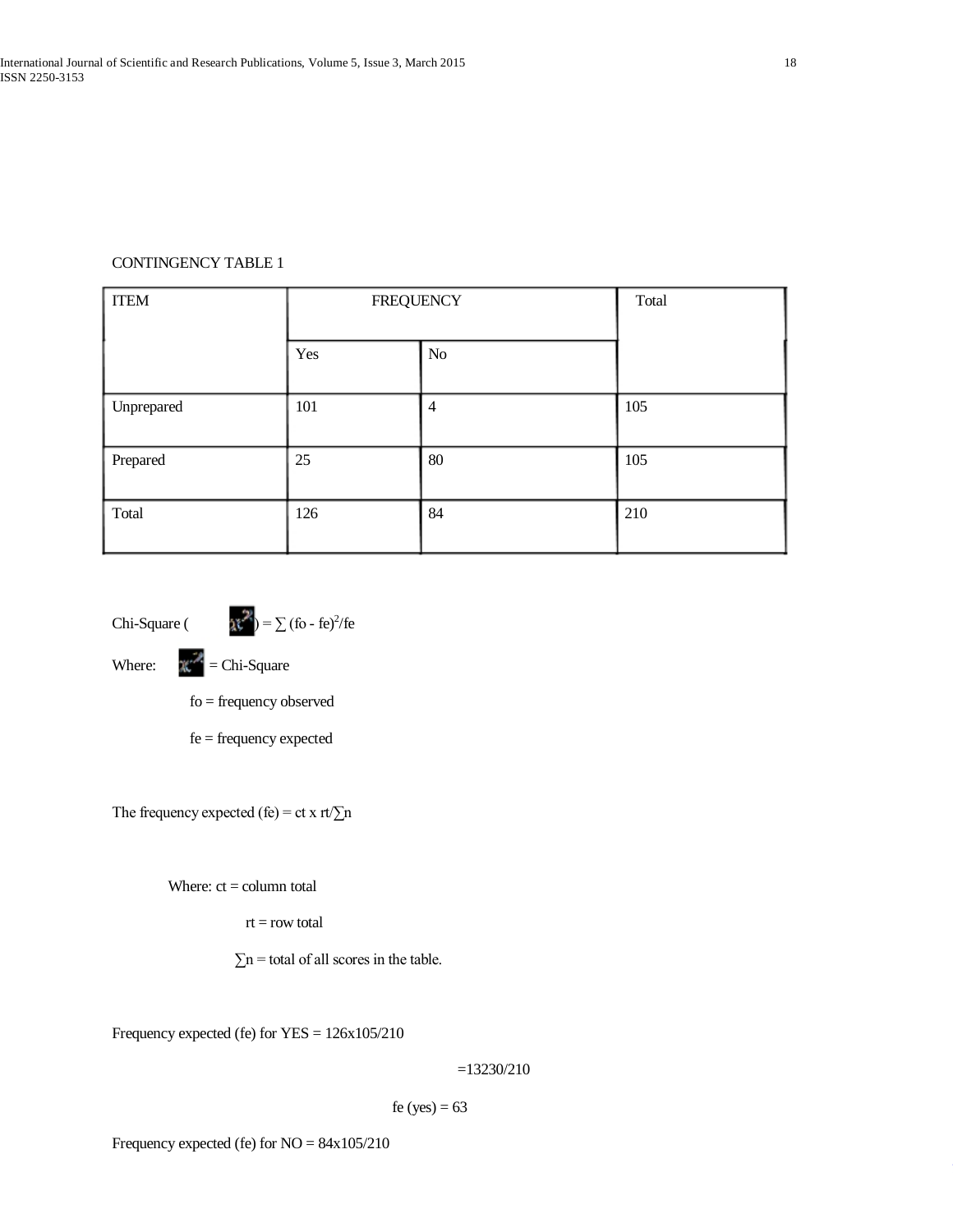=8820/210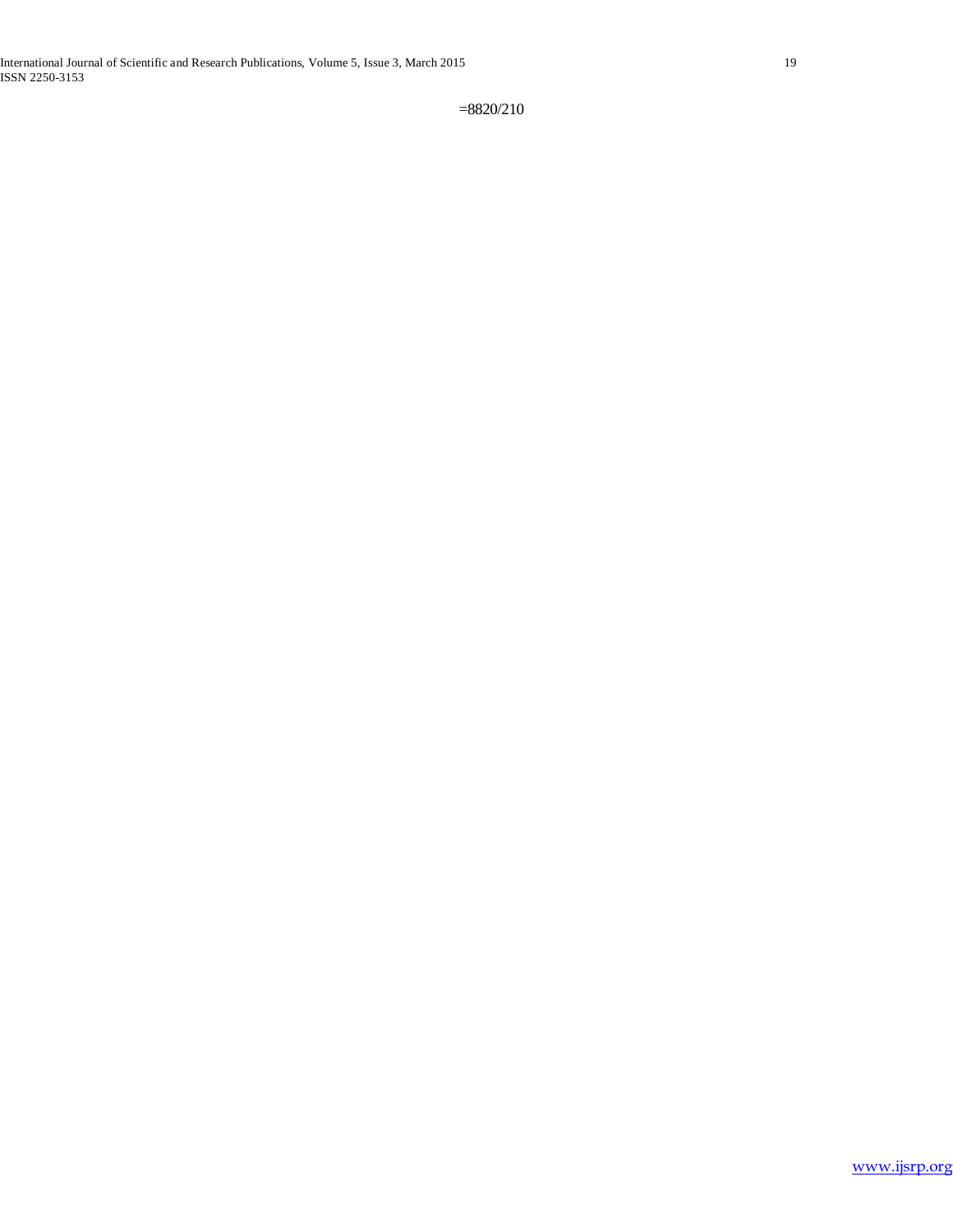|                                   | fe (NO) $=42$  |                     |                                           |                                      |                        |  |  |  |  |
|-----------------------------------|----------------|---------------------|-------------------------------------------|--------------------------------------|------------------------|--|--|--|--|
| Chi-Square (                      | Obtained 2.    |                     |                                           |                                      |                        |  |  |  |  |
|                                   | ${\rm fo}$     | $\operatorname{fe}$ | $\operatorname{fo}$ - $\operatorname{fe}$ | $(\overline{\text{fo}-\text{fe}})^2$ | $\sqrt{(6 - fe)^2/fe}$ |  |  |  |  |
| a - yes                           | 101            | 63                  | 38                                        | 1444                                 | 22.92                  |  |  |  |  |
| $b - no$                          | $\overline{4}$ | 42                  | $-38$                                     | 1444                                 | 34.38                  |  |  |  |  |
| c - yes                           | 104            | 63                  | 38                                        | 1444                                 | 22.92                  |  |  |  |  |
| d - no                            | $\mathbf{1}$   | 42                  | $-38$                                     | 1444                                 | 34.38                  |  |  |  |  |
| Obtained $=114.6$<br>Chi-Square ( |                |                     |                                           |                                      |                        |  |  |  |  |

This value for the test statistic can now be tested for its significance. Sampling Distribution = Chi-Square ( )

distribution

Critical Region: Alpha = 0.05

Degree of freedom  $(DF) = (r-1) (c-1)$ 

Where,  $r =$  number of row

 $c =$  number of column

$$
DF = (2-1) (2-1)
$$

 $=1x1$ 

$$
DF = 1
$$

Chi-Square (  $\lambda \zeta^2$  (critical) = 3.841

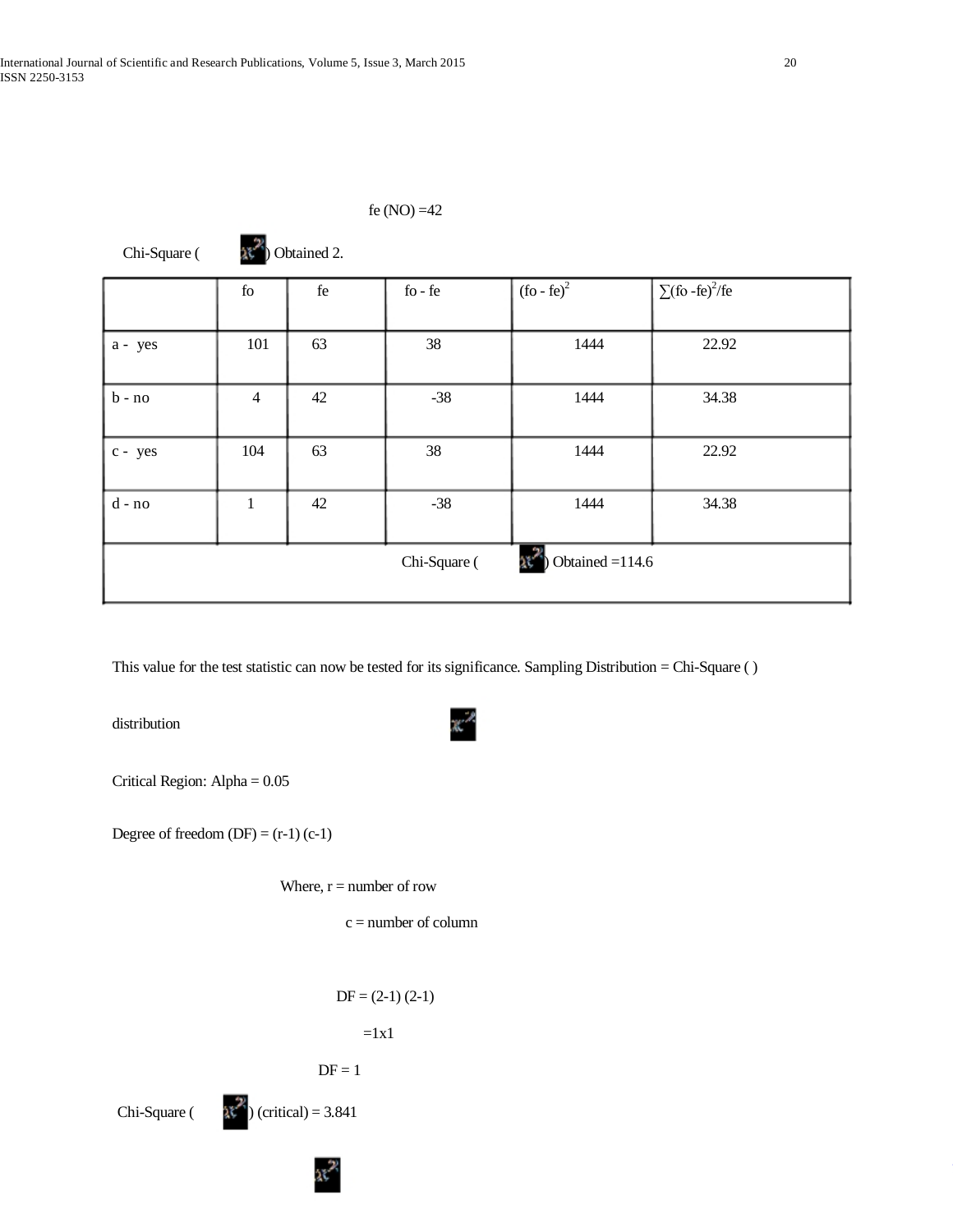Computed-Chi-Square (  $) = \sum (f_0 - fe)^2 / fe$ 

#### $= 114.6$

The test statistic, (obtained or computed)  $= 114.6$ , fall above the critical region,

of which Alpha = 0.05, with 1 Degree of Freedom, begins at (critical) of 3.841.

Therefore we reject the null hypothesis (Ho2) that says, The higher the level of preparedness the higher

the damage encountered during floods in Bayelsa State. Hence the alternative hypothesis upheld.

# VII. CONCLUSION

 From the findings of this research work, the following conclusions have been made:

 There are serious negative impacts of flooding rife in the state, and many people, if not all, are victims as a result of climate change .Also, the most prevalent of such detrimental impacts (damages) include: loss of lives and properties (both private and public), loss of species such as fishes, snails, crops (and other useful plants), animals (gone on extinction), insects etc, causing dangerous diseases and sicknesses, interruption of almost all human activities for survival, contamination of the water body, and causing emotional and psychological problems.

 Moreover, Lack of concern and lack of preparedness towards eminent flooding is one of the major reasons for excruciating damages and negative effects encountered. Also, though the government attempted certain flood management, prevention and coping strategies and programs, but such programs seems epileptic and ineffective as serious attentions are not given to them.

 Furthermore, Flooding is majorly caused by human activities. As people engage in activities that induce climate change which is the harbinger for global warming, resulting into several environmental problems such as flooding, and others. Other causes found include; building flood plains, indiscriminate disposal of wastes resulting in blockage of drainages and other water ways.

#### VIII. RECOMMENDATION

 Awareness should be emphatically created on the dangers of eminent flooding, and individuals, groups, families, communities , local governments , state governments should take it upon themselves to try as much as possible to work towards preventing the likely threats and dangers of flooding, everyone should show

concern , not easily forgetting the previous damages and get prepared and adjust accordingly.

 In addition, enlightenment programs should and other capacity development strategies to adapt and cope during flooding should be put in place and the government and all well meaning citizens should its continual effectiveness and functionality.

 Furthermore, laws should be passed to regulate such activities like burning of fossil fuels, indiscriminate dumping of refuse, sanitation of the environment, (especially gutters), building /developing on flood plains (to ensure that the water ways are clear and free), and oil spillage etc.

#### **REFERENCES**

- [1] ADB. (2007). "Integrating Capacity Development into Country Programs and Operations Medium-Term Framework and Action Plan."
- [2] ADB. (2009). "Climate Change ADB Program Strengthening Adaptation and Mitigation in Asia and Pacific." Asian Development Bank. Aichi Prefecture. (2004). "Report on Aichi Prefecture Levee Strengthening Investigation Commission [in Japanese]."
- [3] Paglinawan, A. (2009). "Metro Manila Chairman Killed Flood-Warning System." Mabuhay Radio!, October 15, 2009.
- [4] UNDP. (2007). "Capacity Assessment Methodology User"s Guide ", Capacity Development Group, Bureau for Development Policy
- [5] UNDP. (2009). "Frequently Asked Questions: The UNDP Approach to Supporting
- [6] Capacity Development." Capacity Development Group, Bureau for Development Policy.
- [7] UNESCO. (2004). "Flood Mitigation: A Community-Based Project Maximizing Knowledge to Minimize Impacts ", UNESCO Office Jakarta.
- [8] UNESCO. (2009a). IWRM Guidelines at River Basin Level.
- [9] UNESCO. (2009b). The United Nations World Water Development Report 3 - Water in a Changing World, UNESCO Publishing, Earthscan.